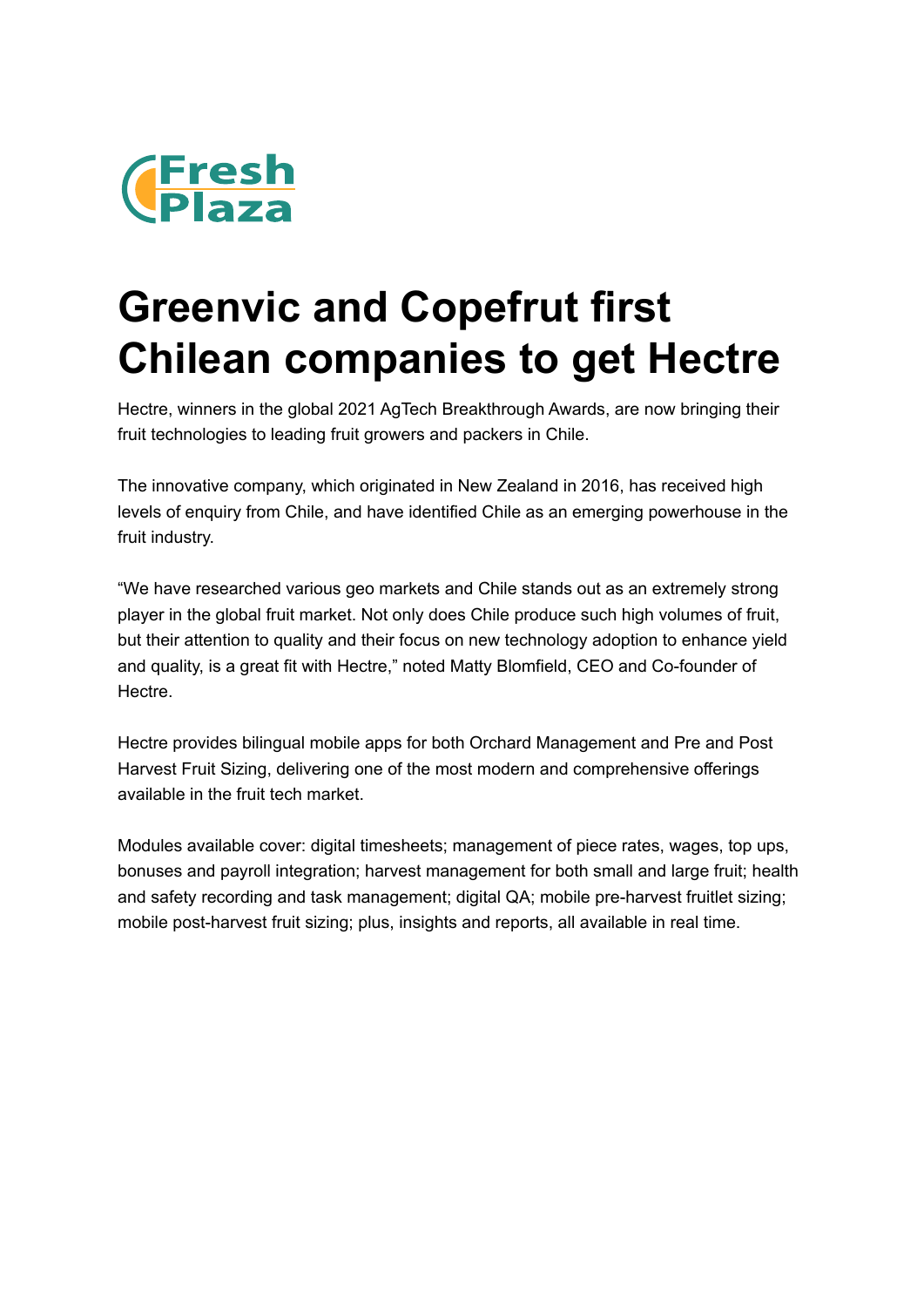

*Hectre was named a winner in the global AgTech Breakthrough Awards. The company's commitment to empowering fruit growers with comprehensive orchard management software that is easy to use, has seen them become a top choice with US and NZ fruit growers.*

Organic fruit leaders Greenvic and highly innovative fruit exporter Copefrut are the first Chilean companies to access Hectre's popular tech.

A relentless drive for creating leading-edge, practical technology that is simple to use – also known as Hectre's Clever Simplicity – has seen global fruit leaders such as Washington Fruit & Produce, Cherri Global, Borton Fruit, Dovex, Rockit Global, First Fresh NZ and Sandher Fruit Packers, just to name a few, sign on with Hectre.

"Hectre is building the tools and data sets that we hope to utilize on our farms tomorrow. This modernization, paired with amazing scalability, is a rare combination in the agritech space. We believe Hectre's dedication to constant innovation provides a significant competitive advantage and aligns well with our own approach to business," says Byron Borton, Chief Visionary Officer at Borton Fruit.

An example of Hectre's clever yet simple to use technology, is Spectre, their computer vision AI mobile fruit sizing tool. With Spectre, QA staff simply use an iPhone or iPad to take a photo of a full bin or bucket of fruit, and Spectre will detect and size a massive sample size of fruit, providing the user with a size estimation graph, all within seconds.